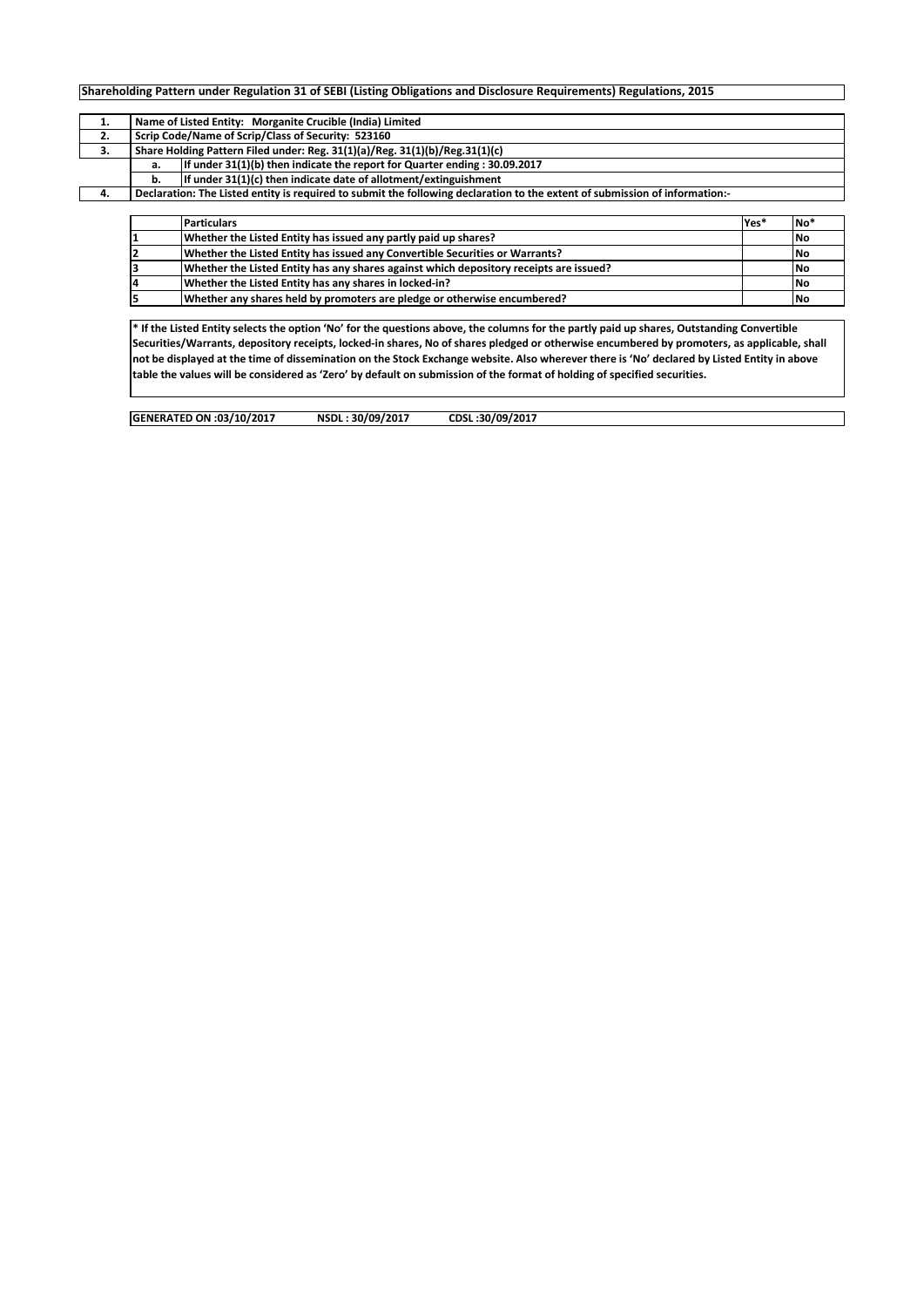|          |                                                             | Morganite Crucible (India) Limited |                                     |                                                       |                                                          |                              |                                                                                          |                                                             |                         |         |                   |                                                        |                                                |                               |                    |                                                               |                    |                                           |
|----------|-------------------------------------------------------------|------------------------------------|-------------------------------------|-------------------------------------------------------|----------------------------------------------------------|------------------------------|------------------------------------------------------------------------------------------|-------------------------------------------------------------|-------------------------|---------|-------------------|--------------------------------------------------------|------------------------------------------------|-------------------------------|--------------------|---------------------------------------------------------------|--------------------|-------------------------------------------|
|          | Table I - Summary Statement holding of specified securities |                                    |                                     |                                                       |                                                          |                              |                                                                                          |                                                             |                         |         |                   |                                                        |                                                |                               |                    |                                                               |                    |                                           |
|          |                                                             |                                    |                                     |                                                       |                                                          |                              |                                                                                          |                                                             |                         |         |                   |                                                        |                                                |                               |                    |                                                               |                    |                                           |
| Category |                                                             |                                    | No. of fully                        | No. of<br>Partly paid-<br>up equity<br>shares<br>held | No. of<br>shares<br>underlying<br>Depository<br>Receipts | Total nos.<br>shares<br>held | Shareholding<br>as a % of total<br>no, of shares<br>(calculated as<br>per SCRR,<br>1957) | Number of Voting Rights held in each class of<br>securities |                         |         |                   | No. of Shares<br>Underlying                            | Shareholding<br>. as a %<br>assuming full      | Number of Locked in<br>shares |                    | <b>Number of Shares</b><br>pledged or otherwise<br>encumbered | Number of          |                                           |
|          | Category of shareholder                                     | Nos. of<br>shareholders            | paid up<br>equity<br>shares<br>held |                                                       |                                                          |                              |                                                                                          | No of Voting Rights                                         |                         |         | Total as a        | Outstanding<br>convertible<br>securities<br>(including | conversion of<br>convertible<br>securities (as |                               | As a % of<br>total |                                                               | As a % of<br>total | equity<br>shares<br>held in<br>dematerial |
|          |                                                             |                                    |                                     |                                                       |                                                          |                              |                                                                                          |                                                             | Class eg: X Class eg: y | Total   | % of<br>$(A+B+C)$ | Warrants)                                              | a percentage<br>of diluted<br>share capital)   | No. (a)                       | Shares<br>held(b)  | No. (a)                                                       | Shares<br>held(b)  | ised form                                 |
| (1)      | (II)                                                        | (III)                              | (IV)                                | (V)                                                   | (VI)                                                     | $(VII) =$                    | (VIII) As a %                                                                            |                                                             | (IX)                    |         |                   | (X)                                                    | $(XI)$ =                                       | (XII)                         |                    |                                                               | (XIII)             | (XIV)                                     |
| (A)      | <b>Promoter &amp; Promoter Group</b>                        |                                    | 2100000                             |                                                       |                                                          | 2100000                      | 75                                                                                       | 2100000                                                     | n                       | 2100000 | 75                |                                                        | 75                                             | $\sqrt{2}$                    |                    |                                                               |                    | 1078000                                   |
| (B)      | Public                                                      | 3428                               | 700000                              |                                                       |                                                          | 700000                       | 25                                                                                       | 700000                                                      |                         | 700000  | 25                |                                                        | 25                                             |                               |                    | 0 NA                                                          | <b>NA</b>          | 610291                                    |
| (C)      | Non Promoter - Non Public                                   |                                    |                                     |                                                       |                                                          |                              |                                                                                          |                                                             |                         |         |                   |                                                        |                                                |                               |                    | 0 NA                                                          | <b>NA</b>          |                                           |
| (C1)     | <b>Shares Underlying DRs</b>                                |                                    |                                     |                                                       |                                                          |                              |                                                                                          |                                                             |                         |         |                   |                                                        |                                                |                               |                    | 0 NA                                                          | <b>NA</b>          | $\Omega$                                  |
| (C2)     | <b>Shares Held By Employee Trust</b>                        |                                    |                                     |                                                       |                                                          |                              |                                                                                          |                                                             |                         |         |                   |                                                        |                                                |                               |                    | 0 NA                                                          | <b>NA</b>          | $\Omega$                                  |
|          | Total                                                       | 3430                               | 2800000                             |                                                       |                                                          | 2800000                      | 1001                                                                                     | 2800000                                                     | $\Omega$                | 2800000 | 100               |                                                        | 100                                            |                               |                    |                                                               |                    | 1688291                                   |

**GENERATED ON :03/10/2017 NSDL : 30/09/2017 CDSL :30/09/2017**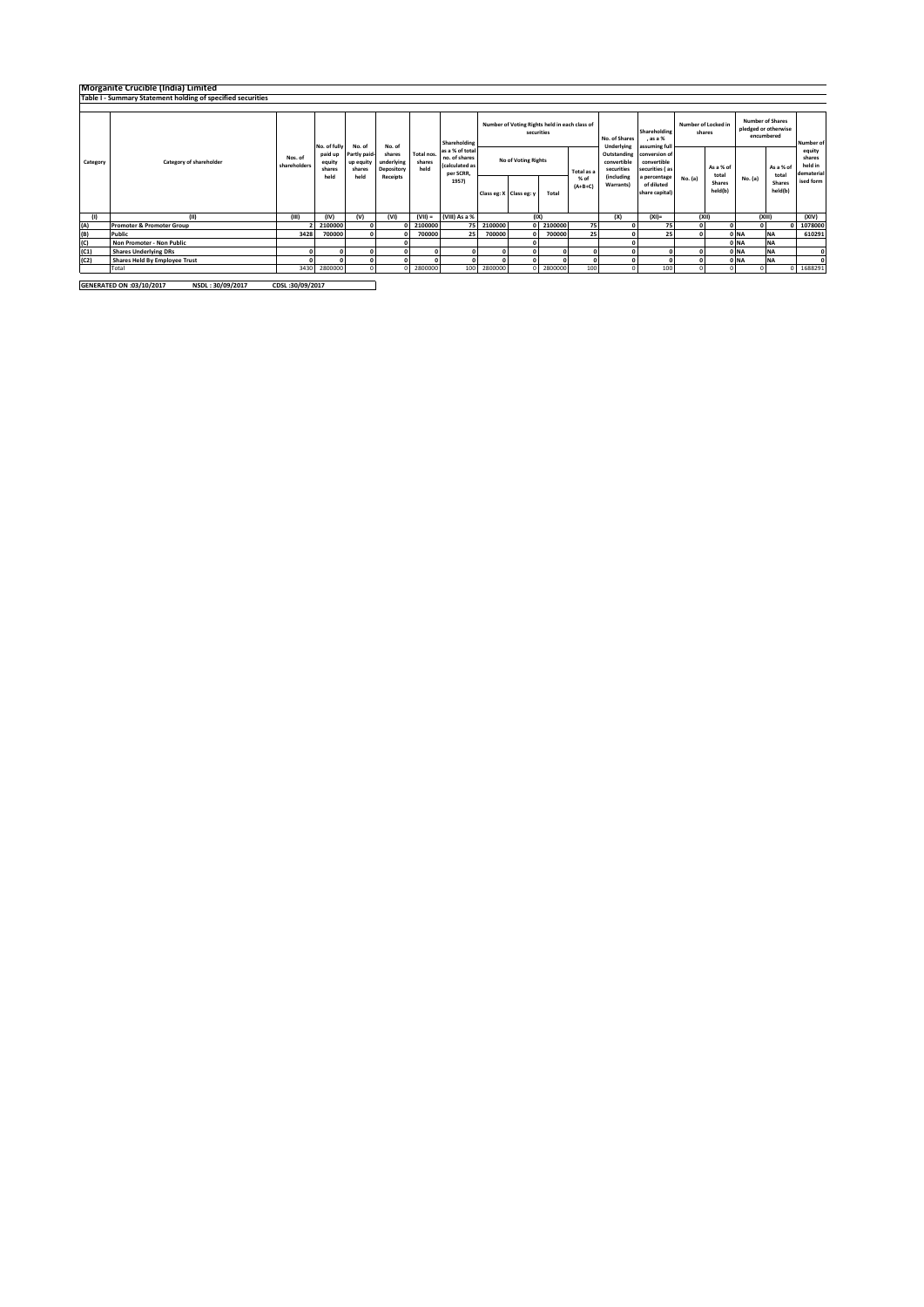|                         | Morganite Crucible (India) Limited                                                   |            |                             |                                      |                |                                      |                              |                                                                                            |                     |                                               |                    |                                         |                                               |                                                          |                               |                   |                                       |                       |                               |        |       |
|-------------------------|--------------------------------------------------------------------------------------|------------|-----------------------------|--------------------------------------|----------------|--------------------------------------|------------------------------|--------------------------------------------------------------------------------------------|---------------------|-----------------------------------------------|--------------------|-----------------------------------------|-----------------------------------------------|----------------------------------------------------------|-------------------------------|-------------------|---------------------------------------|-----------------------|-------------------------------|--------|-------|
|                         | Table II - Statement showing shareholding pattern of the Promoter and Promoter Group |            |                             |                                      |                |                                      |                              |                                                                                            |                     |                                               |                    |                                         |                                               |                                                          |                               |                   |                                       |                       |                               |        |       |
|                         |                                                                                      |            |                             |                                      |                |                                      |                              |                                                                                            |                     |                                               |                    |                                         |                                               |                                                          |                               |                   |                                       |                       |                               |        |       |
| Sr No                   |                                                                                      |            | Nos. of<br>sharehold<br>ers | No. of fully partly paid-<br>paid up | up equity      | No. of<br>shares                     | Total nos.<br>shares<br>held | Shareholdi<br>ng %<br>calculated<br>as per<br><b>SCRR, 1957</b><br>As a % of<br>$(A+B+C2)$ |                     | Number of Voting Rights held in each class of | securities         |                                         | No. of Shares<br>Underlying<br>Outstanding    | Shareholding<br>as a %<br>assuming full<br>conversion of | Number of Locked in<br>shares |                   | <b>Number of Shares</b><br>encumbered | pledged or otherwise  | Number of<br>equity<br>shares |        |       |
|                         | Category & Name of the shareholders                                                  | PAN        |                             | equity<br>shares<br>held             | shares<br>held | underlying<br>Depository<br>Receipts |                              |                                                                                            | No of Voting Rights |                                               | Total as a<br>% of | convertible<br>securities<br>(including | convertible<br>securities (as<br>a percentage | No. (a)                                                  | As a % of<br>total            |                   | As a % of<br>total                    | held in<br>dematerial |                               |        |       |
|                         |                                                                                      |            |                             |                                      |                |                                      |                              |                                                                                            |                     | Class eg: X Class eg: y                       | Total              | $(A+B+C)$                               | Warrants)                                     | of diluted<br>share capital)                             |                               | Shares<br>held(b) | No. (a)                               | Shares<br>held(b)     | ised form                     |        |       |
|                         | (1)                                                                                  | (II)       | (III)                       | (IV)                                 | (V)            | (VI)                                 | $(VIII) =$                   | (VIII) As a                                                                                |                     |                                               | (IX)               |                                         | (X)                                           | $(XI) =$                                                 |                               | (X  )             |                                       |                       |                               | (XIII) | (XIV) |
|                         | Indian                                                                               |            |                             |                                      |                |                                      |                              |                                                                                            |                     |                                               |                    |                                         |                                               |                                                          |                               |                   |                                       |                       |                               |        |       |
| (a)                     | Individuals / Hindu Undivided Family                                                 |            |                             |                                      | n              | $\sqrt{2}$                           | $\mathbf 0$                  |                                                                                            |                     |                                               |                    |                                         | $\mathbf{r}$                                  |                                                          |                               | $\sqrt{2}$        | $\sim$                                | $\sqrt{2}$            |                               |        |       |
| (b)                     | Central Government / State Government(s)                                             |            |                             |                                      |                |                                      | $\mathbf 0$                  |                                                                                            |                     |                                               |                    |                                         | $\mathbf{r}$                                  |                                                          |                               |                   |                                       |                       |                               |        |       |
| (c)                     | <b>Financial Institutions / Banks</b>                                                |            |                             |                                      | n              |                                      | 0                            | $\sqrt{2}$                                                                                 |                     |                                               |                    |                                         | $\mathbf{r}$                                  |                                                          |                               | $\sqrt{2}$        |                                       | $\Omega$              | $\sqrt{2}$                    |        |       |
| (d)                     | Any Other (Specify)                                                                  |            |                             |                                      |                |                                      | $\mathbf 0$                  |                                                                                            |                     |                                               |                    |                                         |                                               |                                                          |                               |                   |                                       | $\Omega$              |                               |        |       |
|                         | Sub Total (A)(1)                                                                     |            |                             |                                      | n              |                                      | 0                            |                                                                                            |                     |                                               |                    |                                         | $\mathbf{r}$                                  |                                                          |                               | n                 |                                       | $\mathbf{r}$          |                               |        |       |
| $\overline{\mathbf{z}}$ | Foreign                                                                              |            |                             |                                      |                |                                      |                              |                                                                                            |                     |                                               |                    |                                         |                                               |                                                          |                               |                   |                                       |                       |                               |        |       |
| (a)                     | Individuals (Non-Resident Individuals / Foreign Individuals)                         |            |                             |                                      |                |                                      | $\Omega$                     | $\Omega$                                                                                   |                     |                                               |                    |                                         |                                               |                                                          |                               |                   |                                       | $\Omega$              |                               |        |       |
| (b)                     | Government                                                                           |            |                             |                                      |                |                                      | $\mathbf 0$                  |                                                                                            |                     |                                               |                    |                                         | $\Omega$                                      |                                                          |                               |                   |                                       | $\Omega$              |                               |        |       |
| (c)                     | <b>Institutions</b>                                                                  |            |                             |                                      | $\Omega$       |                                      | $\Omega$                     | $\sqrt{2}$                                                                                 |                     |                                               |                    |                                         | $\mathbf{r}$                                  |                                                          |                               | $\sqrt{2}$        |                                       | $\Omega$              | $\sqrt{2}$                    |        |       |
| (d)                     | <b>Foreign Portfolio Investor</b>                                                    |            |                             |                                      | n              |                                      | $\mathbf{r}$                 |                                                                                            |                     |                                               |                    | n                                       | $\Omega$                                      |                                                          |                               |                   |                                       | $\mathbf{r}$          |                               |        |       |
| (e)                     | Any Other (Specify)                                                                  |            |                             | 2100000                              | $\Omega$       |                                      | 2100000                      | 75                                                                                         | 2100000             |                                               | 2100000            | 75                                      | $\Omega$                                      | 75                                                       |                               |                   |                                       |                       | 1078000                       |        |       |
|                         | <b>Bodies Corporate</b>                                                              |            |                             | 2100000                              | $\Omega$       |                                      | 2100000                      | 75                                                                                         | 2100000             |                                               | 2100000            | 75                                      | $\Omega$                                      | 75                                                       |                               | $\mathbf{r}$      |                                       |                       | 1078000                       |        |       |
|                         | Morganite Crucible Limited                                                           | AAFCM2592M |                             | 1078000                              | $\Omega$       |                                      | 1078000                      | 38.5                                                                                       | 1078000             |                                               | 1078000            | 38.5                                    | $\Omega$                                      | 38.5                                                     |                               |                   |                                       |                       | 1078000                       |        |       |
|                         | Morgan Terrassen By                                                                  | AAJCM1980D |                             | 1022000                              | $\Omega$       |                                      | 1022000                      | 36.5                                                                                       | 1022000             |                                               | 1022000            | 36.5                                    | $\Omega$                                      | 36.5                                                     |                               |                   |                                       | $\Omega$              |                               |        |       |
|                         | Sub Total (A)(2)                                                                     |            |                             | 2100000                              |                |                                      | 2100000                      | 75                                                                                         | 2100000             |                                               | 2100000            | 75                                      |                                               | 75                                                       |                               |                   |                                       | n                     | 1078000                       |        |       |
|                         | Total Shareholding Of Promoter And Promoter Group (A)=<br>$(A)(1)+(A)(2)$            |            |                             | 2100000                              |                | $\Omega$                             | 2100000                      | 75                                                                                         | 2100000             |                                               | 2100000            | 75                                      |                                               | 75                                                       | $\Omega$                      | $\sqrt{2}$        |                                       | $\mathbf{0}$          | 1078000                       |        |       |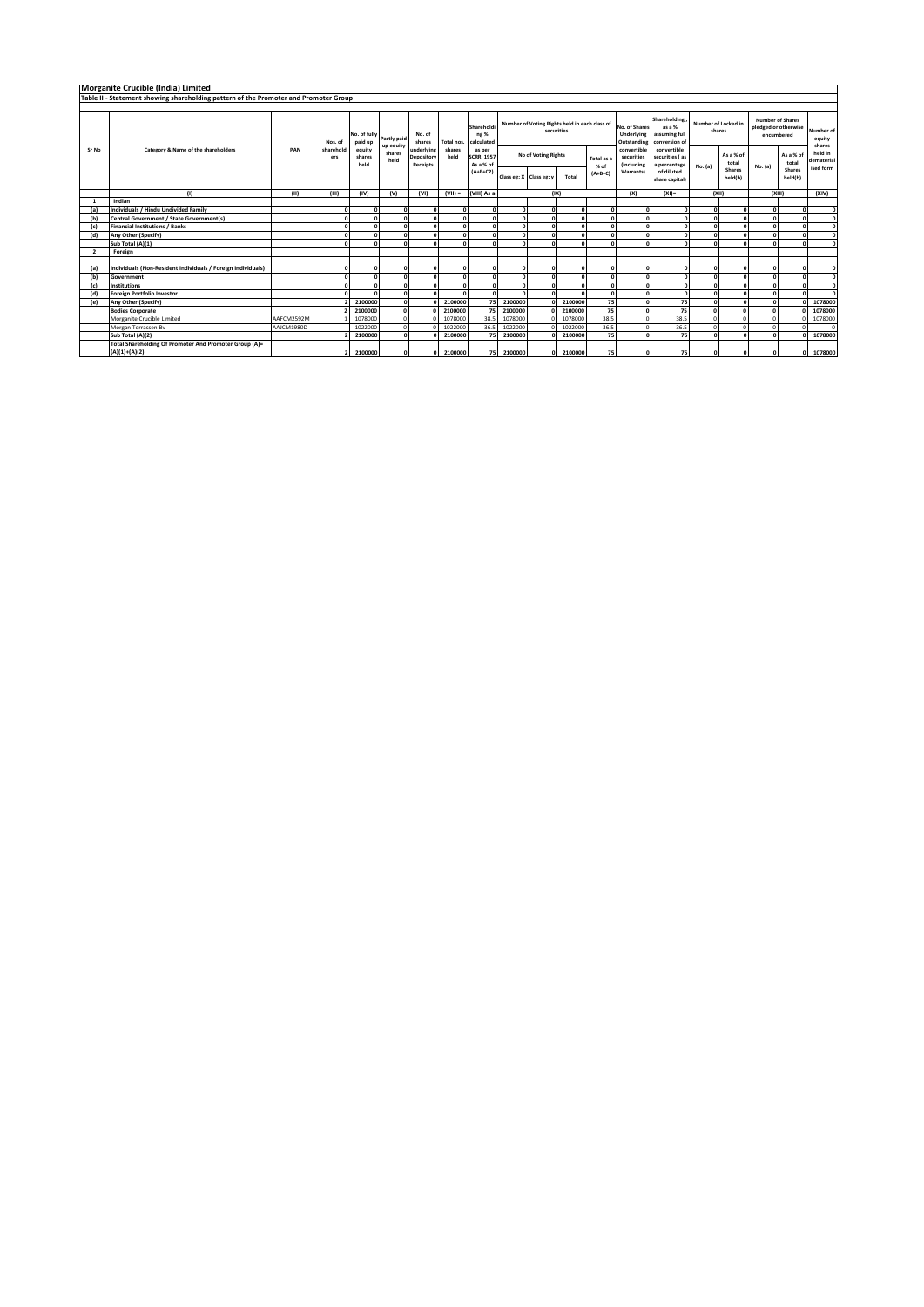|                | Morganite Crucible (India) Limited                                           |                                                                                                                                                                                                  |              |                          |                |                                                    |                |                                            |                                                                 |                                                           |                               |                                 |                                                                 |                                             |                               |                                                |                 |                                                |                                    |
|----------------|------------------------------------------------------------------------------|--------------------------------------------------------------------------------------------------------------------------------------------------------------------------------------------------|--------------|--------------------------|----------------|----------------------------------------------------|----------------|--------------------------------------------|-----------------------------------------------------------------|-----------------------------------------------------------|-------------------------------|---------------------------------|-----------------------------------------------------------------|---------------------------------------------|-------------------------------|------------------------------------------------|-----------------|------------------------------------------------|------------------------------------|
|                | Table III - Statement showing shareholding pattern of the Public shareholder |                                                                                                                                                                                                  |              |                          |                |                                                    |                |                                            |                                                                 |                                                           |                               |                                 |                                                                 |                                             |                               |                                                |                 |                                                |                                    |
|                |                                                                              |                                                                                                                                                                                                  |              |                          |                |                                                    |                |                                            |                                                                 |                                                           |                               |                                 |                                                                 |                                             |                               |                                                |                 |                                                |                                    |
|                |                                                                              | Number of Voting Rights held in each class of<br>securities<br>No. of fully<br>Shareholding<br>No. of<br>Partly paid-<br>% calculated<br>paid up<br>shares<br>Total nos.<br>up equity<br>Nos. of |              |                          |                |                                                    |                |                                            | NO. UI<br><b>Shares</b><br>Underlyin<br>$\epsilon$<br>Outstandi | snarenoid<br>ng, as a %<br>assuming<br>full<br>conversion | Number of Locked in<br>shares |                                 | <b>Number of Shares</b><br>pledged or otherwise<br>encumbered   |                                             | Number of<br>equity<br>shares |                                                |                 |                                                |                                    |
| Sr No          | Category & Name of the shareholders                                          | PAN                                                                                                                                                                                              | shareholders | equity<br>shares<br>held | shares<br>held | <b>Inderlying</b><br>Depository<br><b>Receipts</b> | shares<br>held | as per SCRR.<br>1957 As a %<br>of (A+B+C2) | Class eg: X Class eg: y                                         | No of Voting Rights                                       | Total                         | Total as a<br>% of<br>$(A+B+C)$ | ng<br>convertibl<br>e<br>securities<br><i><b>lincluding</b></i> | of<br>convertibl<br>e<br>securities<br>as a | No. (a)                       | As a % of<br>total<br><b>Shares</b><br>held(b) | No. (a)         | As a % of<br>total<br><b>Shares</b><br>held(b) | held in<br>dematerial<br>ised form |
|                | (1)                                                                          | (11)                                                                                                                                                                                             | (III)        | (IV)                     | (V)            | (VI)                                               | $(VII) =$      | (VIII) As a %                              |                                                                 | (IX)                                                      |                               |                                 | larrant<br>(X)                                                  | $(XI)$ =                                    | (XII)                         |                                                |                 | (XIII)                                         | (XIV)                              |
| $\mathbf{1}$   | <b>Institutions</b>                                                          |                                                                                                                                                                                                  |              |                          |                |                                                    |                |                                            |                                                                 |                                                           |                               |                                 |                                                                 |                                             |                               |                                                |                 |                                                |                                    |
| (a)            | <b>Mutual Fund</b>                                                           |                                                                                                                                                                                                  | c            |                          | $\Omega$       | $\Omega$                                           |                | o                                          | $\mathbf{r}$                                                    |                                                           |                               | $\Omega$                        | $\mathbf{0}$                                                    |                                             | $\Omega$                      |                                                | 0 <sub>NA</sub> | <b>NA</b>                                      | $\mathbf{0}$                       |
| (b)            | <b>Venture Capital Funds</b>                                                 |                                                                                                                                                                                                  | $\mathbf{0}$ |                          | ΩI             | n                                                  |                | $\Omega$                                   | $\mathbf{r}$                                                    | n                                                         |                               | $\sqrt{2}$                      | $\Omega$                                                        |                                             | $\Omega$                      |                                                | ONA             | <b>NA</b>                                      | $\Omega$                           |
| (c)            | <b>Alternate Investment Funds</b>                                            |                                                                                                                                                                                                  | n            |                          | οl             | $\Omega$                                           |                | n                                          | $\mathbf{r}$                                                    | $\sqrt{2}$                                                |                               | n                               | $\mathbf{o}$                                                    |                                             | $\Omega$                      |                                                | ONA             | <b>NA</b>                                      | 0                                  |
| (d)            | <b>Foreign Venture Capital Investors</b>                                     |                                                                                                                                                                                                  | $\mathbf{0}$ | $\sqrt{2}$               | 0              | $\Omega$                                           |                | $\mathbf{r}$                               | $\sqrt{2}$                                                      |                                                           |                               | n                               | $\mathbf{o}$                                                    | $\Omega$                                    | $\Omega$                      |                                                | 0 <sub>NA</sub> | <b>NA</b>                                      | $\Omega$                           |
| (e)            | <b>Foreign Portfolio Investor</b>                                            |                                                                                                                                                                                                  |              | 26617                    | ΩI             | n                                                  | 26617          | 0.9506                                     | 26617                                                           |                                                           | 26617                         | 0.9506                          | $\Omega$                                                        | 0.9506                                      | $\Omega$                      |                                                | ONA             | <b>NA</b>                                      | 26617                              |
| (f)            | <b>Financial Institutions / Banks</b>                                        |                                                                                                                                                                                                  |              | 600                      | <sup>0</sup>   | <sub>n</sub>                                       | 600            | 0.0214                                     | 600                                                             |                                                           | 600                           | 0.0214                          | $\sqrt{2}$                                                      | 0.0214                                      | $\Omega$                      |                                                | ONA             | <b>NA</b>                                      | 100                                |
| (e)            | <b>Insurance Companies</b>                                                   |                                                                                                                                                                                                  | n            | $\sqrt{2}$               | ΩI             | n                                                  |                | n                                          | $\Omega$                                                        | $\sqrt{2}$                                                |                               | n                               | $\Omega$                                                        | $\Omega$                                    | $\Omega$                      |                                                | 0 <sub>NA</sub> | <b>NA</b>                                      | $\mathbf{0}$                       |
| (h)            | <b>Provident Funds/ Pension Funds</b>                                        |                                                                                                                                                                                                  | n            |                          | οl             | n                                                  |                | n                                          |                                                                 | $\sqrt{2}$                                                | n                             | $\sqrt{2}$                      | $\mathbf{o}$                                                    | $\Omega$                                    | $\Omega$                      |                                                | ONA             | <b>NA</b>                                      | $\mathbf{0}$                       |
| (i)            |                                                                              |                                                                                                                                                                                                  | n            | $\sqrt{2}$               | ΩI             | n                                                  |                | $\mathbf{a}$                               |                                                                 |                                                           |                               | n                               | $\mathbf{o}$                                                    | $\Omega$                                    | $\Omega$                      |                                                | ONA             | <b>NA</b>                                      | $\Omega$                           |
|                | Any Other (Specify)                                                          |                                                                                                                                                                                                  |              | 27217                    | $\sqrt{2}$     | n                                                  | 27217          | 0.972                                      | 27217                                                           |                                                           | 27217                         |                                 | $\Omega$                                                        |                                             | $\sqrt{2}$                    |                                                | ONA             | <b>NA</b>                                      |                                    |
|                | Sub Total (B)(1)                                                             |                                                                                                                                                                                                  |              |                          |                |                                                    |                |                                            |                                                                 |                                                           |                               | 0.972                           |                                                                 | 0.972                                       |                               |                                                |                 |                                                | 26717                              |
|                | Central Government/ State Government(s)/                                     |                                                                                                                                                                                                  |              |                          |                |                                                    |                |                                            |                                                                 |                                                           |                               |                                 |                                                                 |                                             |                               |                                                |                 |                                                |                                    |
| $\overline{2}$ | <b>President of India</b>                                                    |                                                                                                                                                                                                  |              |                          |                |                                                    |                |                                            |                                                                 |                                                           |                               |                                 |                                                                 |                                             |                               |                                                |                 |                                                |                                    |
|                | Sub Total (B)(2)                                                             |                                                                                                                                                                                                  | $\mathbf{0}$ | $\Omega$                 | 0              | ΩI                                                 | n              | $\Omega$                                   | 0                                                               | $\Omega$                                                  | $\sqrt{2}$                    | $\Omega$                        | 0                                                               | $\Omega$                                    | $\mathbf{0}$                  |                                                | ONA             | <b>NA</b>                                      | $\mathbf{0}$                       |
| 3              | <b>Non-Institutions</b>                                                      |                                                                                                                                                                                                  |              |                          |                |                                                    |                |                                            |                                                                 |                                                           |                               |                                 |                                                                 |                                             |                               |                                                |                 |                                                |                                    |
| (a)            | <b>Individuals</b>                                                           |                                                                                                                                                                                                  |              |                          | $\Omega$       |                                                    |                |                                            |                                                                 |                                                           |                               |                                 |                                                                 |                                             | $\Omega$                      |                                                | <b>NA</b>       | <b>NA</b>                                      |                                    |
|                | Individual shareholders holding nominal share                                |                                                                                                                                                                                                  |              |                          |                |                                                    |                |                                            |                                                                 |                                                           |                               |                                 |                                                                 |                                             |                               |                                                |                 |                                                |                                    |
|                | capital up to Rs. 2 lakhs.                                                   |                                                                                                                                                                                                  | 3145         | 614855                   | $\Omega$       | $\Omega$                                           | 614855         | 21.9591                                    | 614855                                                          | O                                                         | 614855                        | 21.9591                         | οI                                                              | 21.9591                                     | $\Omega$                      |                                                | 0 <sub>NA</sub> | <b>NA</b>                                      | 525846                             |
|                | ii. Individual shareholders holding nominal                                  |                                                                                                                                                                                                  |              |                          |                |                                                    |                |                                            |                                                                 |                                                           |                               |                                 |                                                                 |                                             |                               |                                                |                 |                                                |                                    |
|                | share capital in excess of Rs. 2 lakhs.                                      |                                                                                                                                                                                                  | c            |                          | $\Omega$       |                                                    |                | c                                          |                                                                 | n                                                         |                               | n                               | $\Omega$                                                        | $\Omega$                                    | $\mathbf 0$                   |                                                | 0 NA            | <b>NA</b>                                      | 0                                  |
| (b)            | <b>NBFCs registered with RBI</b>                                             |                                                                                                                                                                                                  | $\mathbf{0}$ |                          | ΩI             | $\overline{0}$                                     | n              | $\Omega$                                   | $\mathbf{r}$                                                    | $\sqrt{2}$                                                | n                             | $\Omega$                        | 0                                                               | $\Omega$                                    | $\Omega$                      |                                                | ONA             | <b>NA</b>                                      | $\mathbf{0}$                       |
| (c)            | <b>Employee Trusts</b>                                                       |                                                                                                                                                                                                  | $\mathbf{0}$ |                          | 0              | 0                                                  |                | $\Omega$                                   |                                                                 |                                                           |                               | $\sqrt{2}$                      | $\Omega$                                                        | $\sqrt{2}$                                  | $\Omega$                      |                                                | ONA             | <b>NA</b>                                      | 0                                  |
|                | <b>Overseas Depositories(holding DRs) (balancing</b>                         |                                                                                                                                                                                                  |              |                          |                |                                                    |                |                                            |                                                                 |                                                           |                               |                                 |                                                                 |                                             |                               |                                                |                 |                                                |                                    |
| (d)            | figure)                                                                      |                                                                                                                                                                                                  | $\epsilon$   |                          | $\Omega$       |                                                    |                | £                                          |                                                                 |                                                           |                               |                                 | $\Omega$                                                        |                                             | $\Omega$                      |                                                | 0 NA            | <b>NA</b>                                      | 0                                  |
| (e)            | Any Other (Specify)                                                          |                                                                                                                                                                                                  | 279          | 57928                    | 0              | n                                                  | 57928          | 2.0689                                     | 57928                                                           |                                                           | 57928                         | 2.0689                          | $\mathbf{0}$                                                    | 2.0689                                      | $\mathbf{0}$                  |                                                | ONA             | <b>NA</b>                                      | 57728                              |
|                | <b>Hindu Undivided Family</b>                                                |                                                                                                                                                                                                  | 125          | 27042                    | <sub>0</sub>   | n                                                  | 27042          | 0.9658                                     | 27042                                                           |                                                           | 27042                         | 0.9658                          | $\Omega$                                                        | 0.9658                                      | $\Omega$                      |                                                | ONA             | <b>NA</b>                                      | 27042                              |
|                | Non Resident Indians (Non Repat)                                             |                                                                                                                                                                                                  | 22           | 3313                     | οl             |                                                    | 3313           | 0.1183                                     | 3313                                                            |                                                           | 3313                          | 0.1183                          | $\mathbf{r}$                                                    | 0.1183                                      | $\Omega$                      |                                                | ONA             | <b>NA</b>                                      | 3113                               |
|                | Non Resident Indians (Repat)                                                 |                                                                                                                                                                                                  | 49           | 8654                     | <sub>0</sub>   | n                                                  | 8654           | 0.3091                                     | 8654                                                            |                                                           | 8654                          | 0.3091                          | $\mathbf{r}$                                                    | 0.3091                                      | $\mathbf{0}$                  |                                                | 0 NA            | <b>NA</b>                                      | 8654                               |
|                | <b>Clearing Member</b>                                                       |                                                                                                                                                                                                  | 29           | 2385                     | ol             | n                                                  | 2385           | 0.0852                                     | 2385                                                            |                                                           | 2385                          | 0.0852                          | $\Omega$                                                        | 0.0852                                      | $\Omega$                      |                                                | ONA             | <b>NA</b>                                      | 2385                               |
|                | <b>Bodies Corporate</b>                                                      |                                                                                                                                                                                                  | 54           | 16534                    | ol             | n                                                  | 16534          | 0.5905                                     | 16534                                                           |                                                           | 16534                         | 0.5905                          | $\Omega$                                                        | 0.5905                                      | $\Omega$                      |                                                | 0 <sub>NA</sub> | <b>NA</b>                                      | 16534                              |
|                | Sub Total (B)(3)                                                             |                                                                                                                                                                                                  | 3424         | 672783                   | ΩI             |                                                    | 672783         | 24.028                                     | 672783                                                          |                                                           | 672783                        | 24.028                          | $\mathbf{r}$                                                    | 24.028                                      | $\sqrt{2}$                    |                                                | ONA             | <b>NA</b>                                      | 583574                             |
|                | <b>Total Public Shareholding (B)=</b>                                        |                                                                                                                                                                                                  |              |                          |                |                                                    |                |                                            |                                                                 |                                                           |                               |                                 |                                                                 |                                             |                               |                                                |                 |                                                |                                    |
|                | $(B)(1)+(B)(2)+(B)(3)$                                                       |                                                                                                                                                                                                  | 3428         | 700000                   | $\Omega$       | 0                                                  | 700000         | 25                                         | 700000                                                          | ΩI                                                        | 700000                        | 25                              | $\mathbf{r}$                                                    | 25                                          | $\Omega$                      |                                                | 0 <sub>NA</sub> | <b>NA</b>                                      | 610291                             |